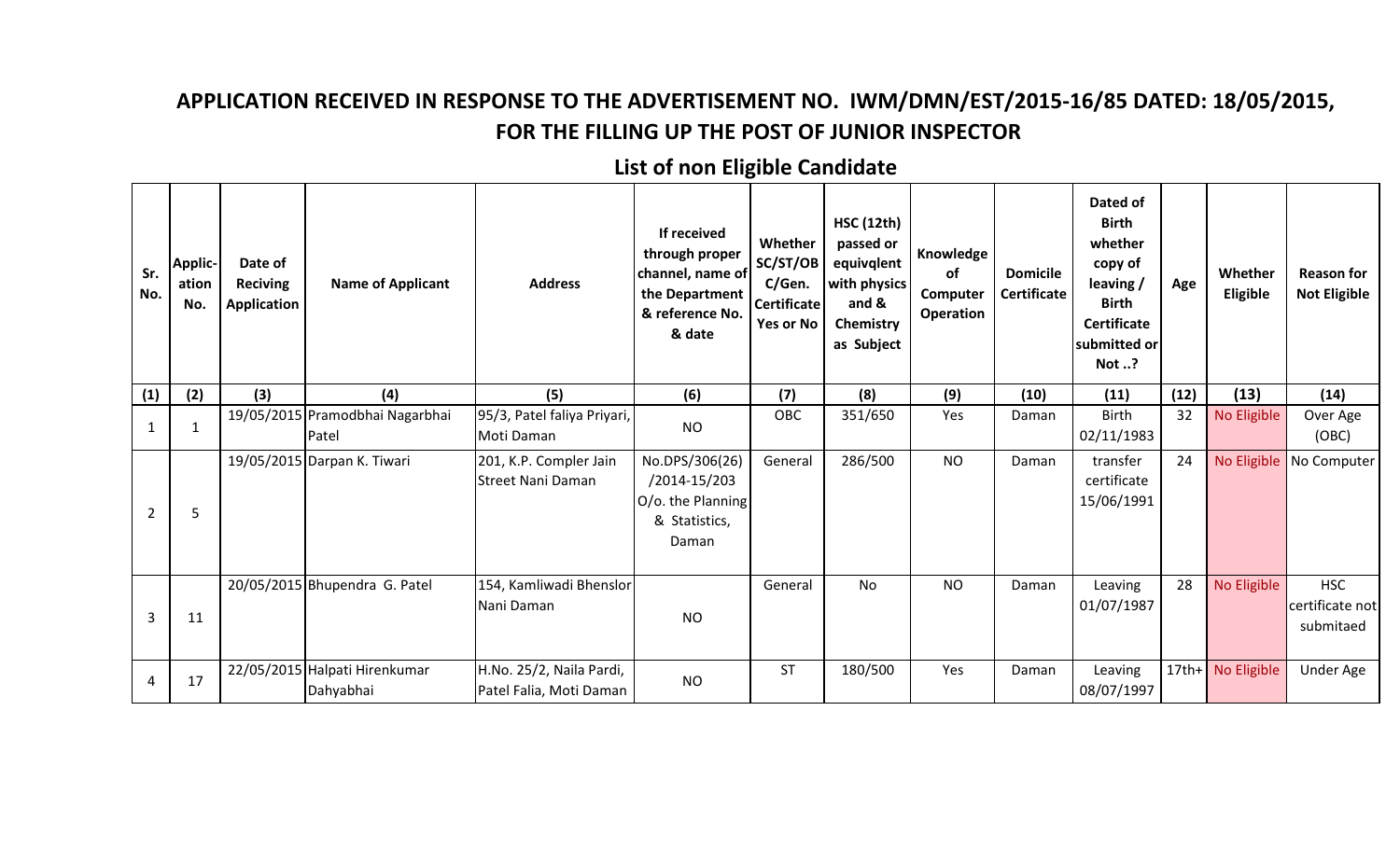| 5              | 19 | 22/05/2015 Rajput Jignesh Narayan      | 135, Maruti Nagar, B,<br>Vijalpor, Navsari, 396450                                | <b>NO</b> | General | 321/500   | Yes       | <b>No</b><br>Domicile | <b>No</b><br>30/01/1995    | 20 | No Eligible | In complite<br>application |
|----------------|----|----------------------------------------|-----------------------------------------------------------------------------------|-----------|---------|-----------|-----------|-----------------------|----------------------------|----|-------------|----------------------------|
| 6              | 36 | 26/05/2015 Parag Vilas Medhe           | 204/B, Mohak House 3,<br>Moriya Nagar,<br>Manvelpada road,<br>Virar(E)- 401305 T- | <b>NO</b> | S.T.    | 312/600   | <b>No</b> | No<br>Domicile        | No<br>02/08/1990           | 25 | No Eligible | No Computer                |
| $\overline{7}$ | 37 | 26/05/2015 Kalpeshkumar Solanki        | H.No.309, Mithabava no<br>choro, Ghoghala, Diu.<br>362540                         | <b>NO</b> | OBC     | <b>NO</b> | <b>NO</b> | Diu                   | <b>No</b><br>18/09/1984    | 31 | No Eligible | In Complete<br>application |
| 8              | 42 | 26/05/2015 Abhishek Khimji Chauhan     | H.No.906/1, Main Road,<br>Gandhipura, Diu                                         | <b>NO</b> | SC      | 248/500   | <b>NO</b> | Diu                   | <b>Birth</b><br>21/11/1991 | 24 | No Eligible | No Computer                |
| 9              | 45 | 26/05/2015 Paresh Ramesh Patel         | Dabhel, Ghelwad Falia,<br>Nani Daman.                                             | <b>NO</b> | OBC     | 235/500   | <b>NO</b> | Daman                 | Leaving<br>11/12/1990      | 25 |             | No Eligible No Computer    |
| 10             | 46 | 26/05/2015 Amit Sukhpal Singh<br>Meena | C-1/A, Niketan Park,<br>Dunetha, Nani Daman.                                      | <b>NO</b> | General | 262/650   | <b>NO</b> | Daman                 | Leaving<br>29/03/1986      | 29 |             | No Eligible No Computer    |
| 11             | 47 | 27/05/2015 Shitalben Kirit             | Marwad, Patel Falia,<br>Nani Daman.                                               | <b>NO</b> | OBC     | <b>NO</b> | Yes       | Daman                 | Leaving<br>10/11/1986      | 29 | No Eligible | HSC with<br>Commerce       |
| 12             | 48 | 27/05/2015 Sohil Shantilal Mehta       | Bhimpore, Bhandarwad,<br>Nani Daman.                                              | <b>NO</b> | OBC     | <b>NO</b> | Yes       | Daman                 | Leaving<br>14/03/1991      | 24 | No Eligible | HSC with<br>Commerce       |
| 13             | 49 | 27/05/2015 Bhavesh Balvant Damania     | H.NO. 546/B, School<br>Falia, Varkund, Nani                                       | <b>NO</b> | SC      | <b>NO</b> | Yes       | Daman                 | Leaving<br>24/08/1993      | 22 | No Eligible | HSC with<br>Commerce       |
| 14             | 60 | 28/05/2015 Mene Suraj Shashikunt       | 219, Laxmibhai Pardeshi<br>Chawl Guondevi Road<br>Bhandup (W) Mumbai-<br>400078   | <b>NO</b> | General | 412/600   | <b>NO</b> | <b>No</b><br>Domicile | Leaving<br>25/07/1995      | 20 | No Eligible | No Computer                |
| 15             | 66 | 29/05/2015 Jatin Jagdish Pandikar      | T-3, Hiren Park, Awing<br>Cross Lane-2, Dilip<br>Nagar, Nani Daman                | <b>NO</b> | SC      | 339/600   | Yes       | <b>No</b><br>Domicile | <b>Birth</b><br>08/06/1985 | 30 | No Eligible | Over Age<br>(S.C.)         |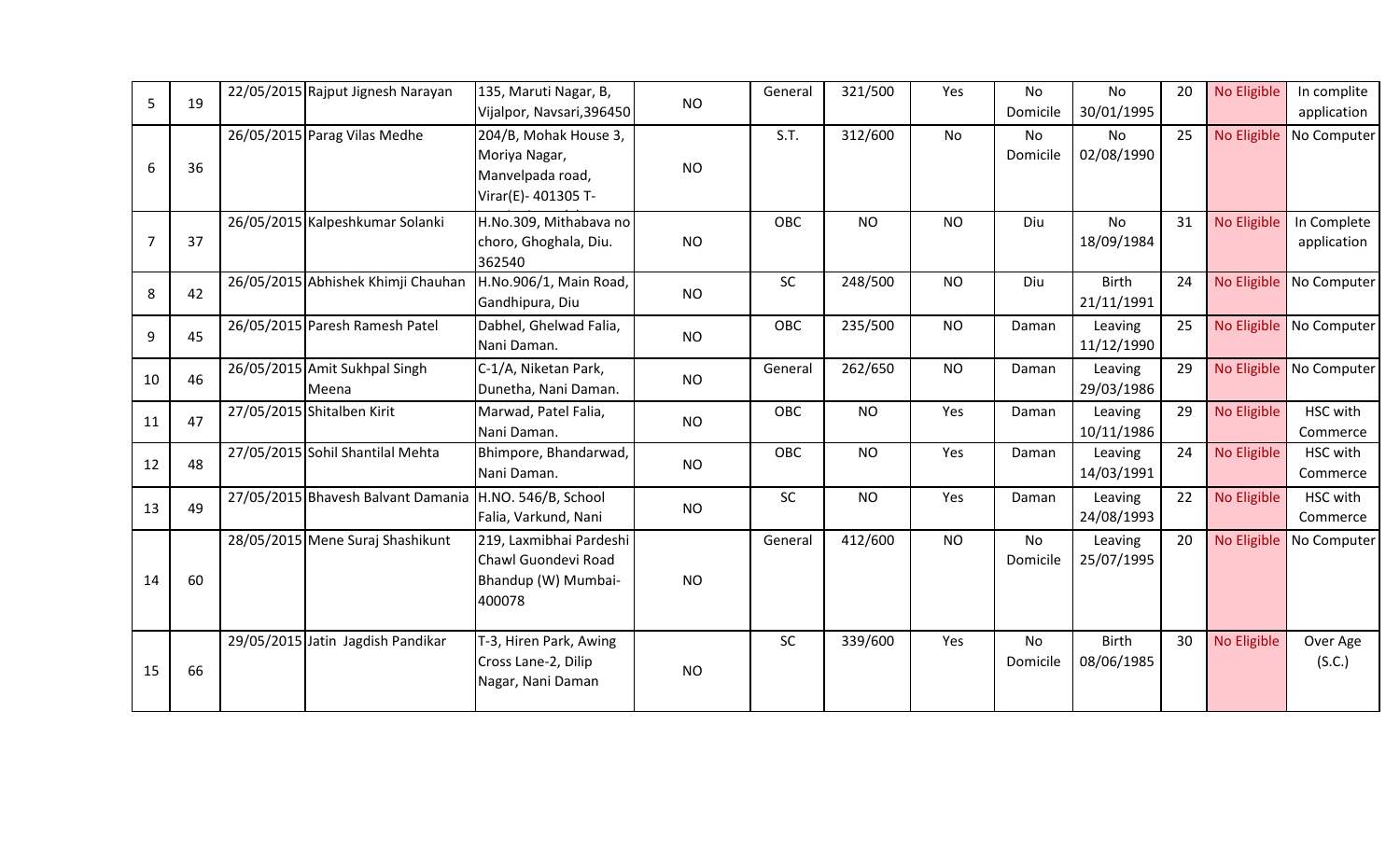| 16 | 70 | 01/06/2015 Sikotariya Divyesh Kanji          | H.No, 3263 Kala Sheri,<br>Vanakbara (Diu)-362570                                        | <b>NO</b> | OBC     | <b>No</b> | Yes       | Diu                   | <b>Birth</b><br>12/11/1986        | 29 |             | No Eligible   HSC with Atrs<br>Stream |
|----|----|----------------------------------------------|-----------------------------------------------------------------------------------------|-----------|---------|-----------|-----------|-----------------------|-----------------------------------|----|-------------|---------------------------------------|
| 17 | 71 | 01/06/2015 Makawana Kantilal<br>Dayalal      | H.No. 1402, Pavti<br>Bhucharwada (Diu)-                                                 | <b>NO</b> | SC      | No        | <b>NO</b> | Diu                   | <b>Birth</b><br>01/07/1987        | 28 |             | No Eligible   HSC with Atrs<br>Stream |
| 18 | 74 | 01/06/2015 Jethwa Chinitakkumar<br>Visnd     | Dr, Kelkav Road<br>Shantikuaj Near BSNL                                                 | <b>NO</b> | OBC     | 281/600   | <b>NO</b> | Diu                   | <b>Birth</b><br>28/08/1991        | 24 | No Eligible | No Computer                           |
| 19 | 75 | 01/06/2015 Shirishkumar Raval<br>Mohanbhai   | Nr. Vaksasr R/y Crossing<br>Vadsar Road Vadodara                                        | <b>NO</b> | General | No        | Yes       | <b>No</b><br>Domicile | Leaving<br>16/11/1991             | 24 | No Eligible | In complite<br>Application            |
| 20 | 76 | 01/06/2015 Jethwa Prashant Vishu             | Dr, Kelkar Road Opp<br><b>Manesh Medical Diu</b>                                        | <b>NO</b> | OBC     | 328/650   | <b>NO</b> | Diu                   | <b>Birth</b><br>21/07/1988        | 27 | No Eligible | No Computer                           |
| 21 | 78 | 01/06/2015 Harish Chandra Ambadatt<br>Sharma | <b>Bhel Pswr Haep</b><br>Township qtrno 2240<br>kribhco Nabar Surat                     | <b>NO</b> | General | 376/500   | <b>NO</b> | No<br>Domicile        | Leaving<br>20/06/1989             | 26 |             | No Eligible   No Computer             |
| 22 | 90 | 02/06/2015 Patel Rahul Suresh                | H.No. 218, Chheda Falia,<br>Patlara, Moti Daman.                                        | <b>NO</b> | OBC     | No        | Yes       | Daman                 | Leaving<br>22/11/1993             | 22 | No Eligible | HSC with<br>Commerce                  |
| 23 | 91 | 02/06/2015 Patel Prinkal Balvantbhai         | H.No. 78/3, Kadaiya,<br>Bhandarwad, Nani                                                | <b>NO</b> | General | <b>NO</b> | Yes       | Daman                 | <b>Birth</b><br>26/09/1995        | 20 | No Eligible | HSC with<br>Commerce                  |
| 24 | 95 | 02/06/2015 Madhurya Chafekar                 | RB 2, 311/C, New yard,<br>Itarst, Dist.<br>Hoshangabad, M.P.<br>461115                  | <b>NO</b> | General | 381/500   | <b>NO</b> | <b>No</b><br>Domicile | <b>Birth</b><br>23/12/1990        | 25 | No Eligible | No Computer                           |
| 25 | 96 | 02/06/2015 Salit Sharma                      | I-19, Pancheati Colony,<br>Behind Palke Hanuman<br>Temple, Kunadi, Kota<br>(Raj) 324008 | <b>NO</b> | General | 395/600   | <b>NO</b> | No<br>Domicile        | As Par<br>Marksheet<br>20/06/1988 | 27 | No Eligible | No Computer                           |
| 26 | 97 | 02/06/2015 Jethwa Himansu<br>Vishnudas       | Shantikunj, Dr. kelkar<br>Road, Opp. Manesh                                             | <b>NO</b> | OBC     | 269/650   | <b>NO</b> | Diu                   | Leaving<br>04/11/1985             | 30 |             | No Eligible   No Computer             |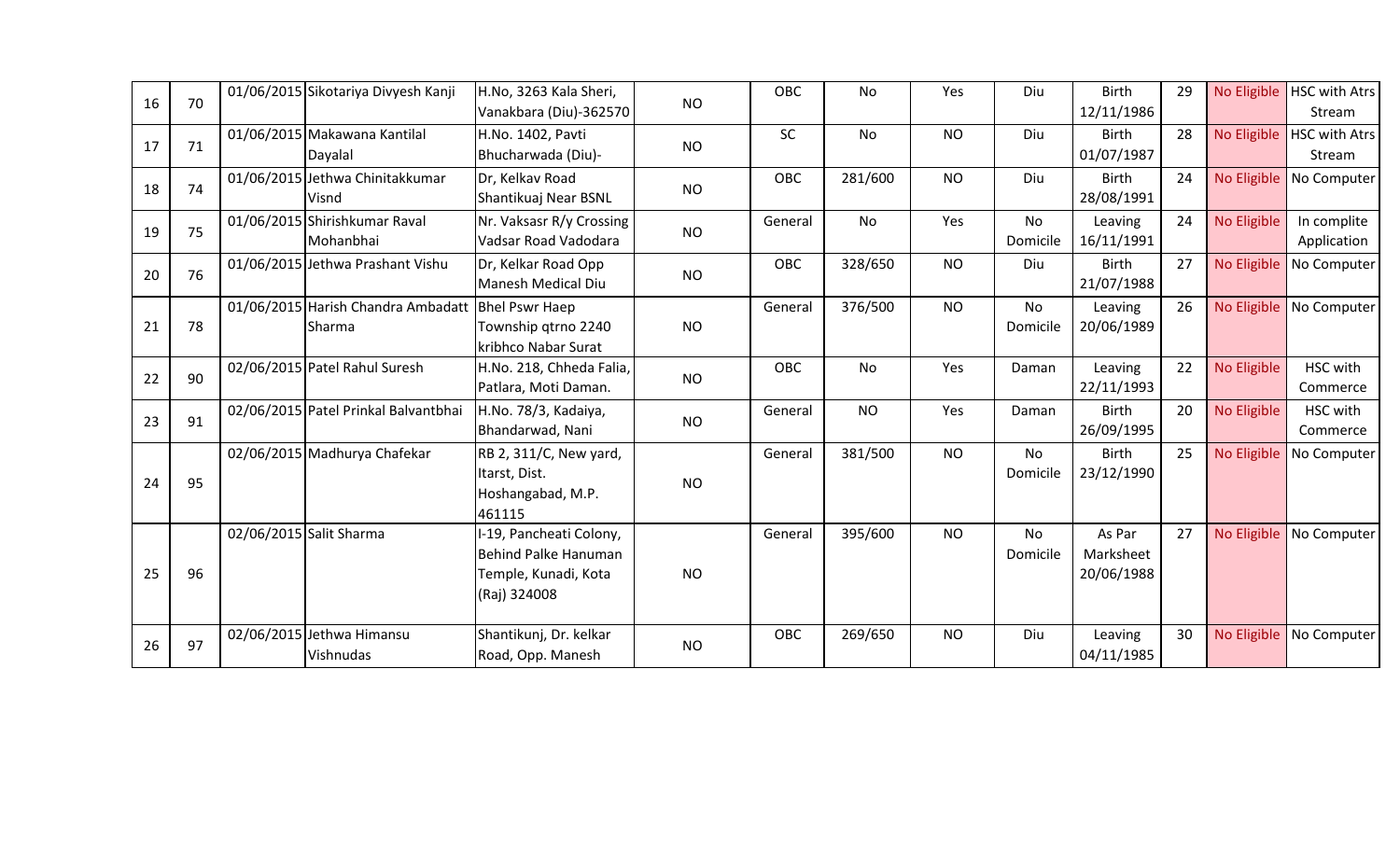| 27 | 121 | 08/06/2015 Ilesh Naik |                                             | At.Post Tighra Bangla<br>falia Bagwada Pardi<br>Valsad                   | <b>NO</b> | <b>ST</b> | No      | <b>NO</b> | No<br>Domicile        | <b>No</b><br>11/08/1988    | 27 |             | No Eligible No Computer<br>HSC with<br>Commorce              |
|----|-----|-----------------------|---------------------------------------------|--------------------------------------------------------------------------|-----------|-----------|---------|-----------|-----------------------|----------------------------|----|-------------|--------------------------------------------------------------|
| 28 | 124 |                       | 08/06/2015 Babulal Deora                    | Deora Krishi Devinagar<br>Bijapur Bali Dist. Puli<br>306707              | <b>NO</b> | General   | 512/650 | <b>NO</b> | <b>No</b><br>Domicile | No<br>18/08/1989           | 26 | No Eligible | No Computer                                                  |
| 29 | 125 |                       | 08/06/2015 Solanki Brijesh Ratilal          | Jalaram Krupa Near<br><b>Primary School</b><br>Vanakbara Diu             | <b>NO</b> | OBC       | 339/650 | <b>NO</b> | Diu                   | <b>No</b><br>30/04/1987    | 28 | No Eligible | Birth proff<br>not<br>submitted                              |
| 30 | 129 |                       | 08/06/2015 Patel Vipeshkumar<br>Shankarbhai | H.No. 204/1, Dalwada<br>Prakash falia Nani                               | <b>NO</b> | OBC       | 344/650 | Yes       | Daman                 | Leaving<br>11/02/1984      | 31 | No Eligible | Over Age<br>(OBC)                                            |
| 31 | 142 |                       | 10/06/2015 Kabir Karansingh Yadav           | Vill, Post office<br>Modinpur, Distt.<br>Rewart, Haryana.                | <b>NO</b> | OBC       | 161/500 | <b>NO</b> | <b>No</b><br>Domicile | No<br>15/04/1993           | 22 | No Eligible | Birth proff &<br>Computer<br>Certificate<br>not<br>submitted |
| 32 | 143 |                       | 10/06/2015 Pradeep Kishorilal               | Ramnagar, Barav, Tehsil-<br>Khetri, Dist. Jhunjhunu,<br>Rajasthan.333026 | <b>NO</b> | OBC       | 339/600 | <b>NO</b> | <b>No</b><br>Domicile | <b>No</b><br>05/07/1996    | 19 | No Eligible | Birth proff &<br>Computer<br>Certificate<br>not<br>submitted |
| 33 | 145 |                       | 10/06/2015 Damania Vidyut Bharat            | H.No. 39, Pariyari,<br>Mahyavanshi Falia, Moti<br>Daman.                 | <b>NO</b> | SC        | No      | Yes       | Daman                 | Leaving<br>06/12/1987      | 28 | No Eligible | HSC with<br>Commerce                                         |
| 34 | 146 |                       | 10/06/2015 Afzal Ismail Shekh               | H.No. 4/15, Ganchi<br>Street, Khariwad, Nani                             | <b>NO</b> | General   | No      | Yes       | Daman                 | <b>Birth</b><br>20/05/1995 | 20 | No Eligible | HSC with<br>Commerce                                         |
| 35 | 147 |                       | 10/06/2015 Patel Navinkumar<br>Bhagubhai    | Opp. Supreme Ind.<br>Estate, Bhimpore,<br>Pataliya road, Nani<br>Daman.  | <b>NO</b> | OBC       | 328/650 | <b>NO</b> | Daman                 | Leaving<br>25/09/1983      | 32 | No Eligible | Over Age<br>(OBC)                                            |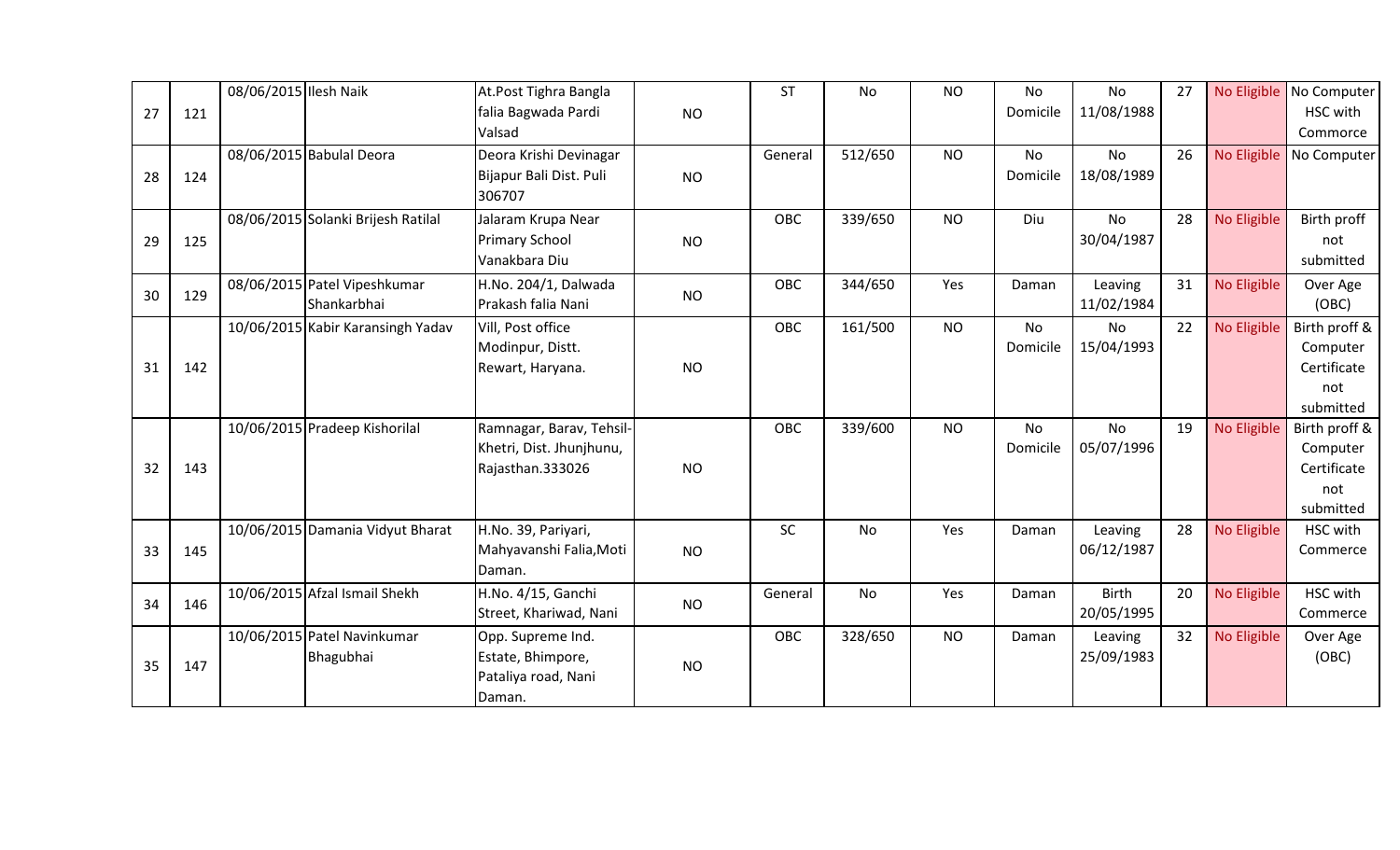| 36 | 149 | 11/06/2015 Satpal Bodaram Gurjar         | Dhani-Badwali, post-<br>harjanpura, Th-Neem<br>Kathana, Dist. Sikar,<br>Rajasthan-332708            | <b>NO</b> | <b>OBC</b> | 467/600   | <b>NO</b> | No<br>Domicile        | <b>No</b><br>05/05/1996    | 19 |             | No Eligible   No Computer                    |
|----|-----|------------------------------------------|-----------------------------------------------------------------------------------------------------|-----------|------------|-----------|-----------|-----------------------|----------------------------|----|-------------|----------------------------------------------|
| 37 | 152 | 11/06/2015 Bariya Divyesh Chanilal       | H.No.3286, Kalasheri<br>Vanakbara, Diu -362570                                                      | <b>NO</b> | <b>OBC</b> | 324/650   | Yes       | Diu                   | <b>Birth</b><br>13/07/1982 | 33 | No Eligible | Over Age<br>(OBC)                            |
| 38 | 154 | 11/06/2015 Dipesh Hasmukbhai Kamli       | H.No.455, Simar falia<br>Varkund Nani Daman                                                         | <b>NO</b> | General    | No        | Yes       | Daman                 | Leaving<br>06/08/1985      | 30 | No Eligible | HSC with<br>Commerce                         |
| 39 | 157 | 11/06/2015 Bhandari Tejashkumar H.       | Bhimpore Bhandarwad<br>Nani Daman                                                                   | <b>NO</b> | General    | No        | Yes       | Daman                 | Leaving<br>28/09/1992      | 23 | No Eligible | HSC with<br>Commerce                         |
| 40 | 158 | 11/06/2015 Bhandari Brijesh H.           | <b>Bhipore Bhandarwad</b><br>Nani Daman                                                             | <b>NO</b> | General    | No        | Yes       | Daman                 | Birth<br>22/12/1993        | 22 | No Eligible | HSC with<br>Commerce                         |
| 41 | 159 | 11/06/2015 Bhandari Ketanbhai H.         | <b>Bhipore Bhandarwad</b><br>Nani Daman                                                             | <b>NO</b> | General    | No        | Yes       | Daman                 | <b>Birth</b><br>22/04/1988 | 27 | No Eligible | HSC with<br>Commerce                         |
| 42 | 161 | 12/06/2015 Dhodu Jayeshkumar<br>Natubhai | H.No. 143, Tanki Falia,<br>Moti Daman.                                                              | <b>NO</b> | <b>ST</b>  | No        | Yes       | Daman                 | Leaving<br>24/06/1986      | 29 | No Eligible | HSC with<br>Commerce                         |
| 43 | 163 | ########## Ranjit Prahladbhai<br>Ravat   | Block 7 Qtr. No.<br>109, CLF-2, Govt. Qtrs.<br>Opp. I.G.Office,<br>Jamnagar road,<br>Rajkot, 360005 | <b>NO</b> | <b>SC</b>  | 257/650   | <b>NO</b> | No<br>Domicile        | Leaving<br>07/09/1985      | 30 | No Eligible | No Computer                                  |
| 44 | 167 | 12/06/2015 Girindra Mohan Jah            | DMC No. 5-92/3/F-4,<br>Hargrcat Manzil,<br>Badalpore, Moti Daman.                                   | <b>NO</b> | General    | 258/500   | Yes       | <b>No</b><br>Domicile | <b>No</b><br>08/02/1988    | 27 | No Eligible | No Birth Proff<br>In complete<br>Application |
| 45 | 172 | 12/06/2015 Khalifa Aslam Mohrram         | H.No. 69/3 Marwad,<br>Nani Daman.                                                                   | <b>NO</b> | General    | <b>No</b> | Yes       | Daman                 | <b>Birth</b><br>27/01/1993 | 22 | No Eligible | HSC with<br>Commerce                         |
| 46 | 175 | 15/06/2015 Deore Tushar Balasaheb        | 380, Pitruchaya,<br>Telilane, Trimbak,                                                              | <b>NO</b> | OBC        | 388/600   | <b>NO</b> | No<br>Domicile        | <b>No</b><br>27/08/1990    | 25 | No Eligible | No Computer                                  |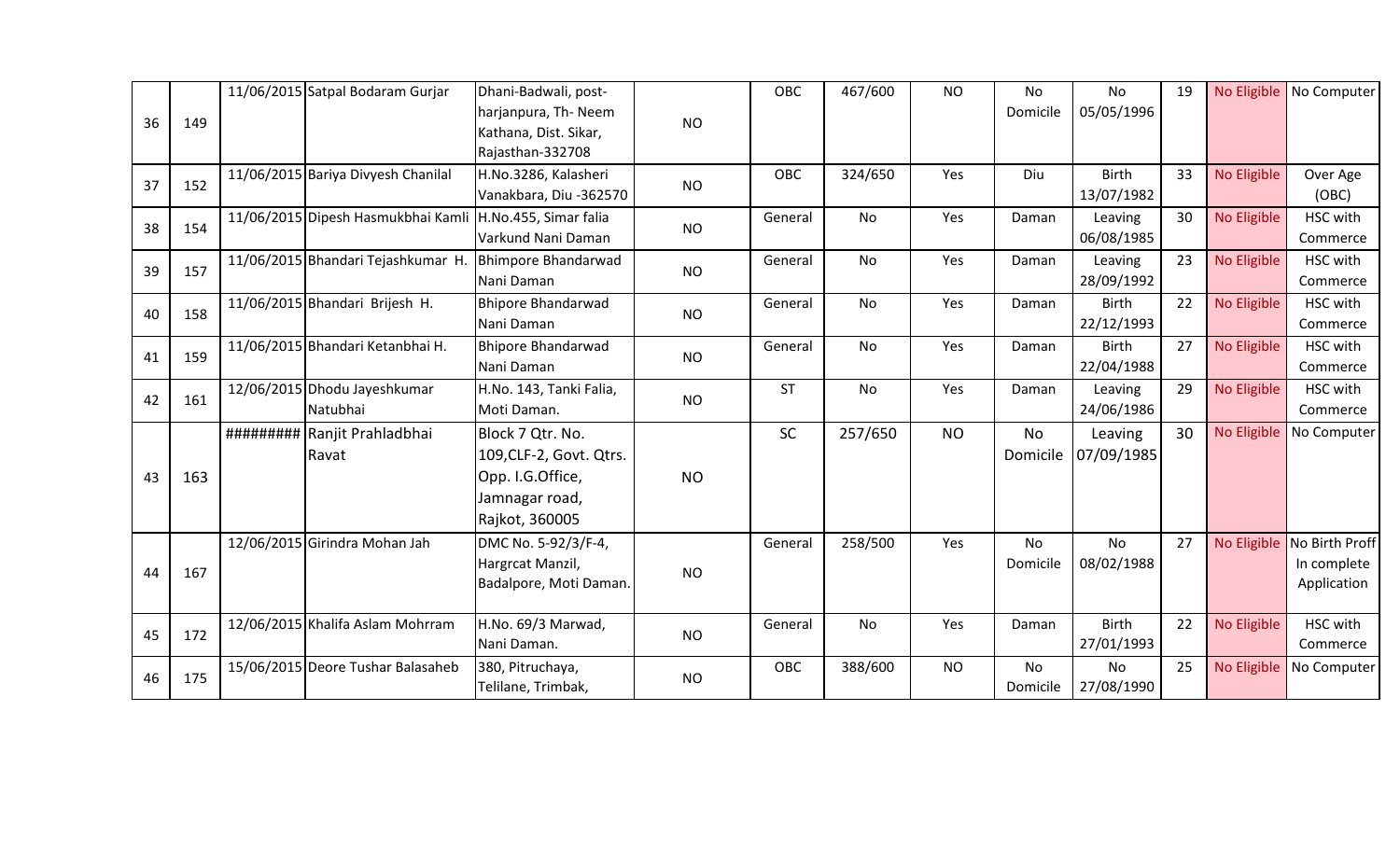|    |     |                      | 15/06/2015 Rohit Ravikumar Pandey      | Plot-372, 4/3/B,                                                                        |           | General | No      | Yes       | No                    | <b>Birth</b>               | 24 | No Eligible | In Complet                                                                 |
|----|-----|----------------------|----------------------------------------|-----------------------------------------------------------------------------------------|-----------|---------|---------|-----------|-----------------------|----------------------------|----|-------------|----------------------------------------------------------------------------|
| 47 | 176 |                      |                                        | Kamdhenu CHS, Near<br>Blood Bank, GIDC, Vapi,                                           | <b>NO</b> |         |         |           | Domicile              | 07/07/1991                 |    |             | Application                                                                |
| 48 | 183 |                      | 15/06/2015 Patil Kapil Kantilal        | At post Nimgavhan,<br>chopda, Jalgaon,<br>Maharastra.                                   | <b>NO</b> | General | 312/600 | <b>NO</b> | No<br>Domicile        | <b>No</b><br>16/10/1986    | 29 | No Eligible | in complete<br>Application<br>No Physics &<br>chemistry<br>and<br>Computer |
| 49 | 186 |                      | 16/06/2015 Solanki Bhavik Jivanbhai    | H.No. 887, Main road,<br>Saudwadi, Vanakbara,                                           | <b>NO</b> | OBC     | 273/650 | Yes       | Diu                   | Leaving<br>24/11/1984      | 31 | No Eligible | Over Age<br>(OBC)                                                          |
| 50 | 187 |                      | 16/06/2015 Bariya Nileshkumar<br>Mohan | H.No. 2365/1, Khajuria<br>Sheri, Near Masjid,<br>Vanakbara, Diu.                        | <b>NO</b> | OBC     | 296/650 | Yes       | Diu                   | Leaving<br>28/10/1984      | 31 | No Eligible | Over Age<br>(OBC)                                                          |
| 51 | 200 | 17/06/2015 Raj Sagar |                                        | Murarpur, Bharawpar,<br>Near Asia Hotel, Bihar<br>Sharif, Nalanda, Bihar.<br>803101     | <b>NO</b> | OBC     | 319/600 | <b>NO</b> | <b>No</b><br>Domicile | No.<br>21/05/1990          | 25 | No Eligible | in complete<br>Application<br>No Birth proff<br>& Computer                 |
| 52 | 201 |                      | 17/06/2015 Rahulkumar Rajendra         | Balewa, Khalipur,<br>Patavdi, Gurgaon,                                                  | <b>NO</b> | OBC     | 341/500 | <b>NO</b> | <b>No</b><br>Domicile | <b>No</b><br>09/09/1996    | 19 | No Eligible | No Computer                                                                |
| 53 | 202 |                      | 17/06/2015 Deveshswami                 | H.No. 4605/B, ward<br>No.9, Near<br>Gorankmobail,<br>Choudhargwara, Rewari,<br>Haryana. | <b>NO</b> | General | No      | <b>NO</b> | No<br>Domicile        | <b>Birth</b><br>14/06/1993 | 22 |             | No Eligible   No Subject as<br>Physics &<br>Chemistry                      |
| 54 | 206 |                      | 17/06/2015 Bhuva Jayeshkumar<br>Arajan | Mokar, Ranavan,<br>Porbandar, 360571                                                    | <b>NO</b> | General | 330/500 | <b>NO</b> | <b>No</b><br>Domicile | Leaving<br>23/05/1992      | 23 |             | No Eligible   No Computer                                                  |